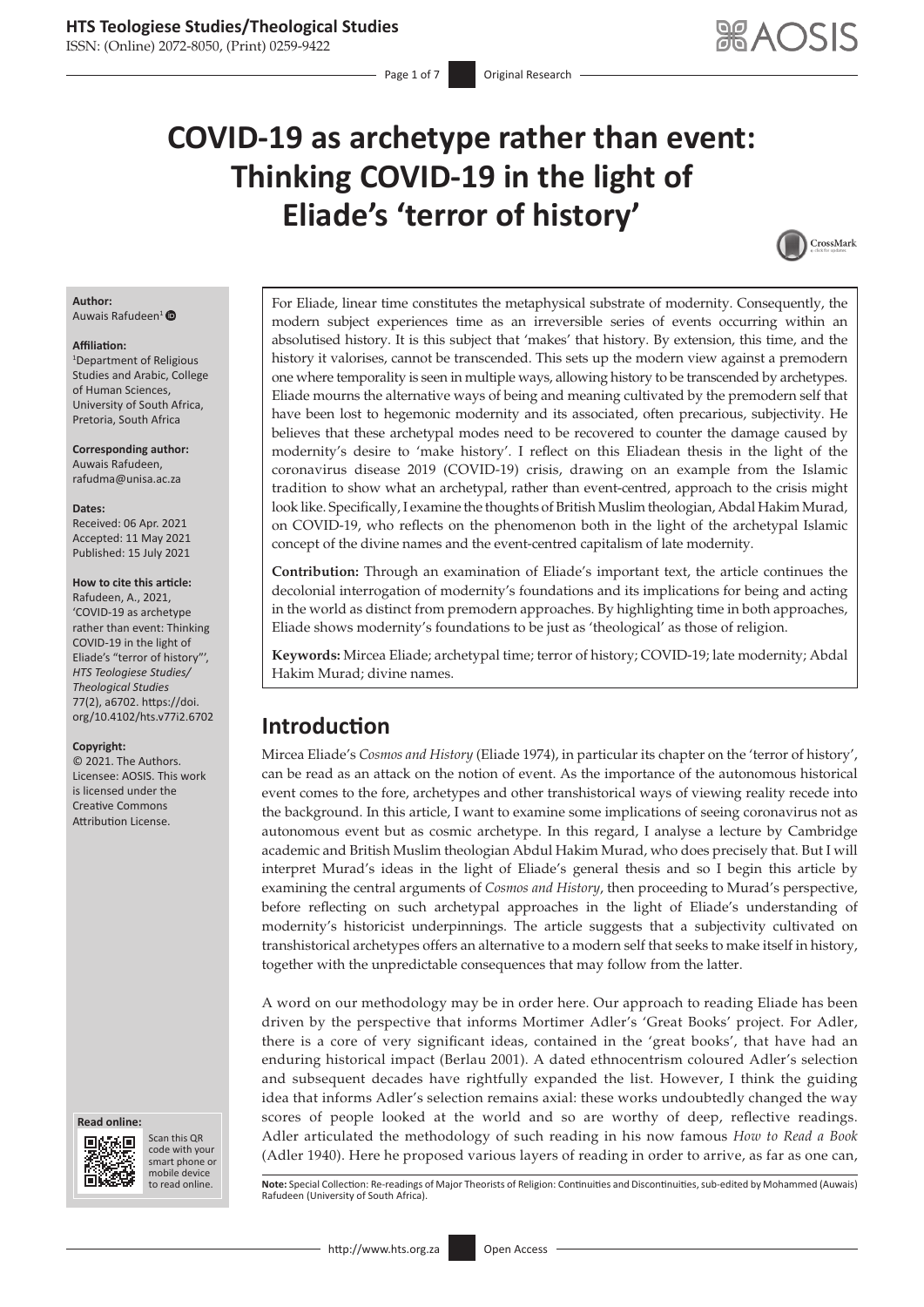to the meanings and arguments intended by the author. Whilst this, of course, does not forestall different interpretations, it does, at the very least, force a nonsuperficial engagement with the text. My approach to Eliade's text has strived to be informed by the same spirit of deep engagement. It is noteworthy that Eliade, posthumously controversial but in his time generally acknowledged as the foremost Western scholar in religion studies, considered *Cosmos and History* as his most important work.1 So it certainly qualifies as a 'great book' in that it portrays the essential thinking of someone who had a determining influence on the discipline. I believe that seeking to unearth the essence of this text via Adler's method, as will be seen, highlights Eliade not only as a consequential and empathetic scholar of the 'other', via his well-known deployment of the categories of sacred time and space, but, conversely and so equally, as a scholar of 'us', that is, as a perceptive diagnostician of the modern condition.

# **Reading** *Cosmos and History***<sup>2</sup>**

*Cosmos and History* sought to recall earlier, cosmically oriented views of time but was also a reflection on how these perspectives were displaced by the modern notion of history.3 Premodern societies are aware of history, especially sacred history. But they reject any autonomous value given to the historical event itself. The event is always part of a wider cosmic scheme which allows it to be overcome through the ritual renewal of time, disciplines of the body, or by viewing the event eschatologically. Eliade's aim in *Cosmos and History* is to introduce a somewhat 'provincial' modern West to other ways of approaching time via these premodern ontologies.4 In his view, such an approach is necessary because the dominant paradigm, bereft as it is of a transhistorical standpoint for understanding and explaining away the event, makes the modern subject captive to the inexorable flow of events. Unlike in premodern humanity, time cannot be renewed, escaped through bodily practice or put to an end. Moderns are compelled to live under the 'terror of history'.

Eliade focuses especially on archaic, pre-Socratic societies. For such societies, objects of the external world do not have any intrinsic value. They acquire value only because they participate in a reality that transcends them. This reality, and its associated acts and rituals, was established at the beginning of time. The passage of life now is simply an

3.That is, events that are irreversible, unforeseeable and possessed of autonomous value.

4.'With us it is an old conviction that Western philosophy is dangerously close to "provincializing" itself (if the expression be permitted): first by jealously isolating<br>itself in its own tradition and ignoring, for example, the problems and solutions of<br>Oriental thought; second by its obstinate refusal except those of the man of the historical civilizations, in defiance of the experience of "primitive" man, of man as a member of traditional societies' ( Eliade 1974:xii).

imitation of that consecrated period (*in illo tempore, ab origne*). There are obvious resonances here between this perspective and Plato's Theory of Ideas (Eliade 1974:34–35). According to Eliade, Plato's theory is a discursive recapitulation of this pre-Socratic *Zeitgeist*. For pre-Socratic humanity, the ideas were 'real' and lived as such. The archaic human being acknowledges only acts that have a primordial archetype: life is a ceaseless repetition of gestures gone before. The connection to primordiality provides meaning to life. The goal of the archaic being is to lose himself or herself in that primordiality via the said repetition. They need to lose their person to the impersonal. They see themselves as real only to the extent they cease to be selves.

Eliade brings forth numerous examples from such cultures in order to illustrate his point (Eliade 1974:51–92). Thus, purification rites are associated with archaic humanity's quest to free themselves from the recollection of sin, seen as a succession of personal events that taken together constitute history. Sin is seen as being imprisoned by the flow of events. Such a succession of events has no archetype. Rather, amongst archaic, pre-Socratic peoples, time is biological not historical. Time can be annulled and renewed. Every birth, every marriage, every new reign and so forth presents an opportunity to renew time and space and recollect the primordial archetypes. In traditional medicine also, a cure is effective only if it is linked to its mythical origin. In this constant resort to primordiality, archaic humanity strives to exist in a 'paradise of archetypes', in a continuous now, that actively opposes history. For Eliade, archaic humanity, far from desiring a lost paradise of animality, sought transcendence and spiritual beatitude. They existed as mystics at a collective level.5

After the pre-Socratic phase, however, and until the rise of modernity, there was a rise of historical consciousness (Eliade 1974:95–137). Yet this still was different from the hyperhistorical consciousness that was to characterise modernity. Early agrarian societies, associated with the rise of 'history', still sought the periodic abolition of profane time and space through annual rituals of regeneration and construction rites which re-actualised cosmogony. Even the building of a house signified the mythical beginning. This period also saw the rise of the great world religions, which whilst asserting history on the one hand refused it on the other. So in Indian thought, for example, karma justifies suffering in history and time. Time by its mere existence is a symbol of a degenerating universe as per the yugas. However, the same system also offers an escape from that history through spiritual exercises. Likewise, in Christianity, the visceral nature of history and its necessity are juxtaposed by an eschatology, which ultimately overcomes this history. This history is also overcome through the salvific role of religion which cultivates conditions for individual regeneration in the face of the

<sup>1.</sup>See Eliade (1974:xv). Eliade additionally recommended that if his books were to be read in order, this should be the first.

<sup>2.</sup>This was one of Eliade's own titles for his draft before changing it to *The Myth of Eternal Return* at his publisher's behest for the original French publication of the book (*Le Mythe de l'eternal retour*). The original draft title was re-introduced for the English translation of the book, which was then titled *The Myth of the Eternal Return or, Cosmos and History* (Eliade 1974:xiii). There is a suggestion here that Eliade preferred this latter title, which speaks to his concern about the modern notion of history, and so we have opted for it as our shorthand description for the book.

<sup>5.</sup>Of course, not every archaic person was a mystic just as not every modern one is a historicist! The point here is about the kinds of norms that govern society, its dominant forms of cultivating the subject. In addition, it is noteworthy that initiatic training in archaic societies often involves strenuous spiritual techniques – techniques which are often practised by the more experienced adherents of world religions. For some of the initiatic training undergone by archaic societies, see Durkheim (1995).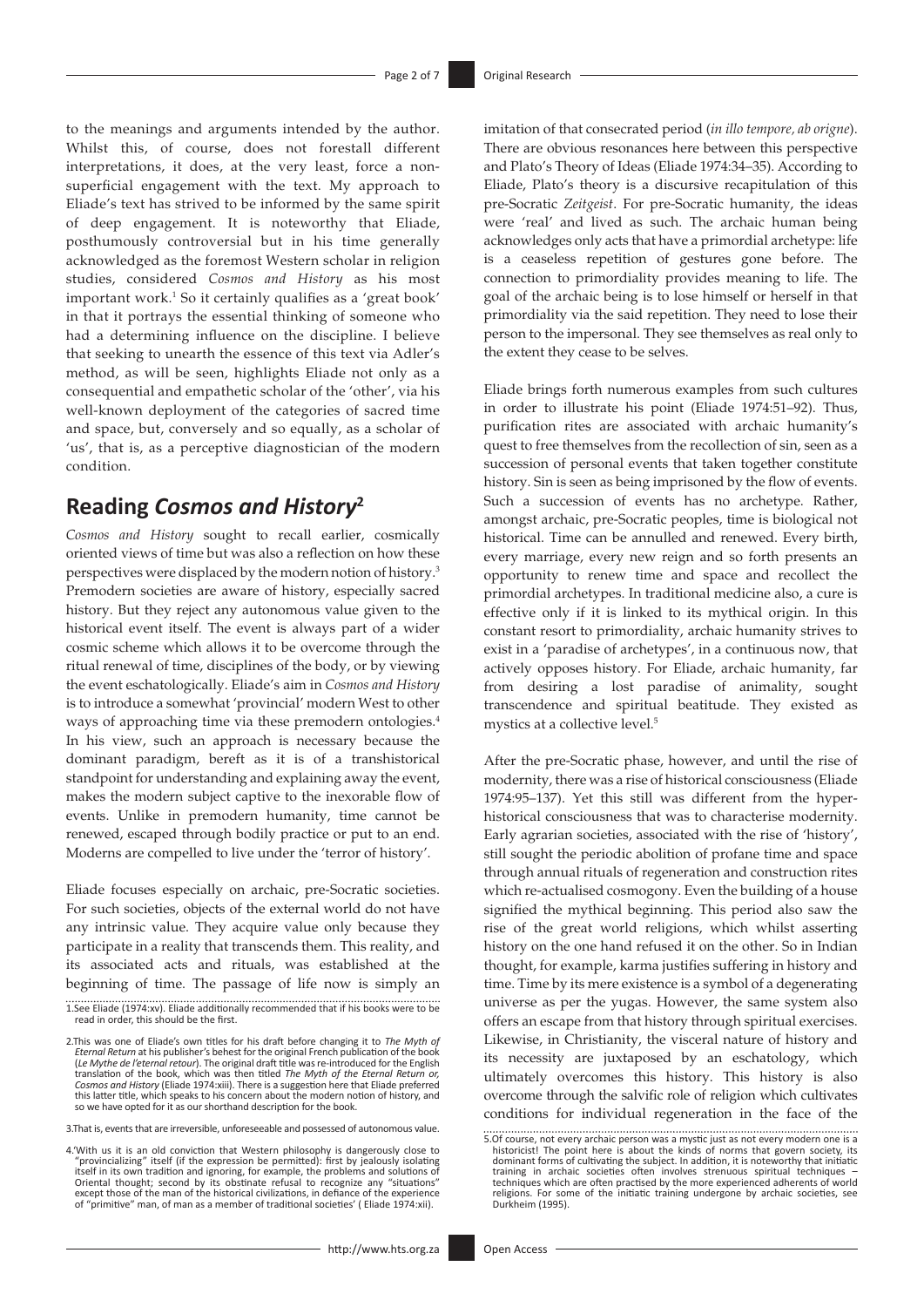unrelenting flow of events. In both cases, Indian and Christian, history is tolerated because it has ultimate meaning.6 And in both religions, as of course in others, history can be overcome. There is then a profound continuity between, on the one hand, the archaic perspective which refuses 'history' (events that are irreversible, unforeseeable and possessed of autonomous value) to focus on the 'now', and, on the other, the more generally premodern one, encapsulated by the world religions, which whilst acknowledging and tolerating history have in place their own mechanisms for transcending it.

I would like to reflect here on what this Eliadean perspective implies for the concept of individuality and memory. Regarding individuality, as the goal of the archaic person is to lose his or her personality in the impersonal and the transcendent, the objective of human life is not the assertion of the self but its withdrawal. I think that it follows that in this perspective tradition can be defined as the studied loss of the self in the great primordial drama of life and its connected rituals. Tradition is the antithesis of the discrete, autonomous self. Tradition in this definition is also generative of memory. Rituals and primordial patterns of life must be remembered in order to win adherence. However, there is also a paradox at play here. It is not event-centred memory, as in history, that assumes importance but an embodied focus on primordial memory which, by that very focus, negates or minimises a concern with historical memory. The event is always seen within the larger primordial scheme where time as the flow of events is capable of being abolished or renewed. The archaic personhood is not held hostage by historical memory. Transposing, as he regularly does in his book,<sup>7</sup> to the context of modernity, Eliade notes that even historical memory tends to mythicise individual events and figures. Such figures and events tend to become absorbed under archetypes (instead of persons) and categories (in place of events).<sup>8</sup> Thus, modern popular memory works in the same manner as archaic ontology.

In Eliade's view, this resort to archetypes and categories in popular memory should not occasion surprise. It is not simply a resistance to the flow of historical events but shows the secondary character and transitoriness of human individuality. It is this latter that constitutes the authenticity and irreversibility of 'history' as we now know it. But such hyper-historical consciousness is a product of modernity and its cultivation of this individuality. There is nothing 'natural' about it. On the contrary, archetypes and categories fold into the impersonal, into the loss of individuality and historical memory. As we will see later, such a view of self is a de facto theology and should be seen as such. Eliade observes that we ourselves realise this impersonal at certain moments, and writes poetically:

What is personal and historical in the emotion we feel when we listen to the music of Bach, in the solution necessary for the solution of a mathematical problem, in the concentrated lucidity presupposed by the examination of a philosophical question. (pp. 47–48)

Here I think Eliade alerts us to another significant feature of time in his perspective: the moment and act of experience are transhistorical. They are shorn of time. It is once the experience passes that we capture it as history, as a pleasant memory of a time in which we listened to Bach or solved a mathematical puzzle. But the *act* of listening, solving or examining is a timeless one. It is, of course, preceded by a series of events that build to the act and followed by our memory of the act. But the act itself transcends history. The event is always subsidiary to the moment of experience, which subsequently becomes 'history'. In that moment, we lose ourselves (our sense of our 'I-ness') and we fold over into the impersonal.

Eliade's point is that folding into the impersonal has been characteristic of human collectives, not just individuals. It has formed an integral part of the metaphysical systems of archaic peoples. And as we have seen, it fundamentally resonates with the major world religions, even though the latter are more sensitive to history and the flow of time. But there are streams within these world religions that continue to echo, in a more direct way, the archaic trajectory. Unlike the concern with newness and the irreversible which is the marker of the hyper-historical mindset, these streams arc towards the origin and to repetition of primordial patterns, facilitating the absorption, even loss, of the self in transcendence.<sup>9</sup>

One such stream in relation to Islam is a perspective that sees the universe as a theatre for manifesting the divine names, with creation losing its 'I-ness' when seen in the light of this manifestation. This perspective has recently been articulated by British Muslim scholar Abdal Hakim Murad, in relation to how Muslims can view the coronavirus disease 2019 (COVID-19) pandemic. In this perspective, COVID-19 becomes archetype as it disappears as a discrete entity and becomes absorbed into the divine names.

<sup>6.</sup>Of course, this applies to suffering as well. Given such a perspective, it is relatively straightforward to locate the role of suffering amongst both archaic peoples and adherents of world religions. Whilst suffering is inevitable, it is always meaningful because it belongs to a cosmic order. It was not unintelligible or absurd. It may have been provoked through personal fault, through malevolence, through the degeneration of time and so forth, but it could always be justified. And because its cause could be discerned, so could its cure, be it through a priest, a healer or a spiritual exercise.

<sup>7.</sup>Thus, in chapter 2 as well, for example, whilst typically drawing on numerous archaic cultures to demonstrate their regeneration of cyclical time, he remarks, towards end of the chapter, on the Hegelian split between nature and history which breaks with this older perspective and opens the way to the current hegemony of looking at the event as irretrievable and autonomous (Eliade 1974:90).

<sup>8.</sup>Eliade provides a remarkable example of a young man in Romania who was said to have been thrown off the cliff by a jealous mountain fairy, leading his fiancée to<br>pour out a funeral lament of great rustic beauty. All this was said to have happened<br>'long ago'. But the folklorist who recorded the ballad old but still very much alive, who said that the young man had slipped and fallen off the cliff. Within a generation, the event had become myth. But fellow villagers, who were also contemporaries of the incident, rejected the 'authentic' version. For them, the death of a young man on the eve of his wedding held a deeper significance that could only be captured by the myth (Eliade 1974:44–46)! I do not think Eliade's point in relating this incident here is to create a separation between history and myth – another discussion altogether. Rather, it is to alert the readers that the mythicisation of event is more natural than what it may appear at first sight.

<sup>9.</sup>Of course, there is 'individuality' in premodern societies, as well as cruelty, greed, jealousy, conflict and so on. But the point here, as indicated in an earlier footnote, is that free-standing individuality was not constituted as a *norm* of society and only became so with the onset of modernity. In addition, modernity's autonomous individual is not as 'free' as normatively constituted. Aside from the pull of natural human desires to which individuals are subject (and which premodern societies attempted to regulate in various ways in order to maintain tradition), such an individual is now also exposed to, and shaped by, the seductions of global capitalism which tends to normalise what some might consider excessive desire.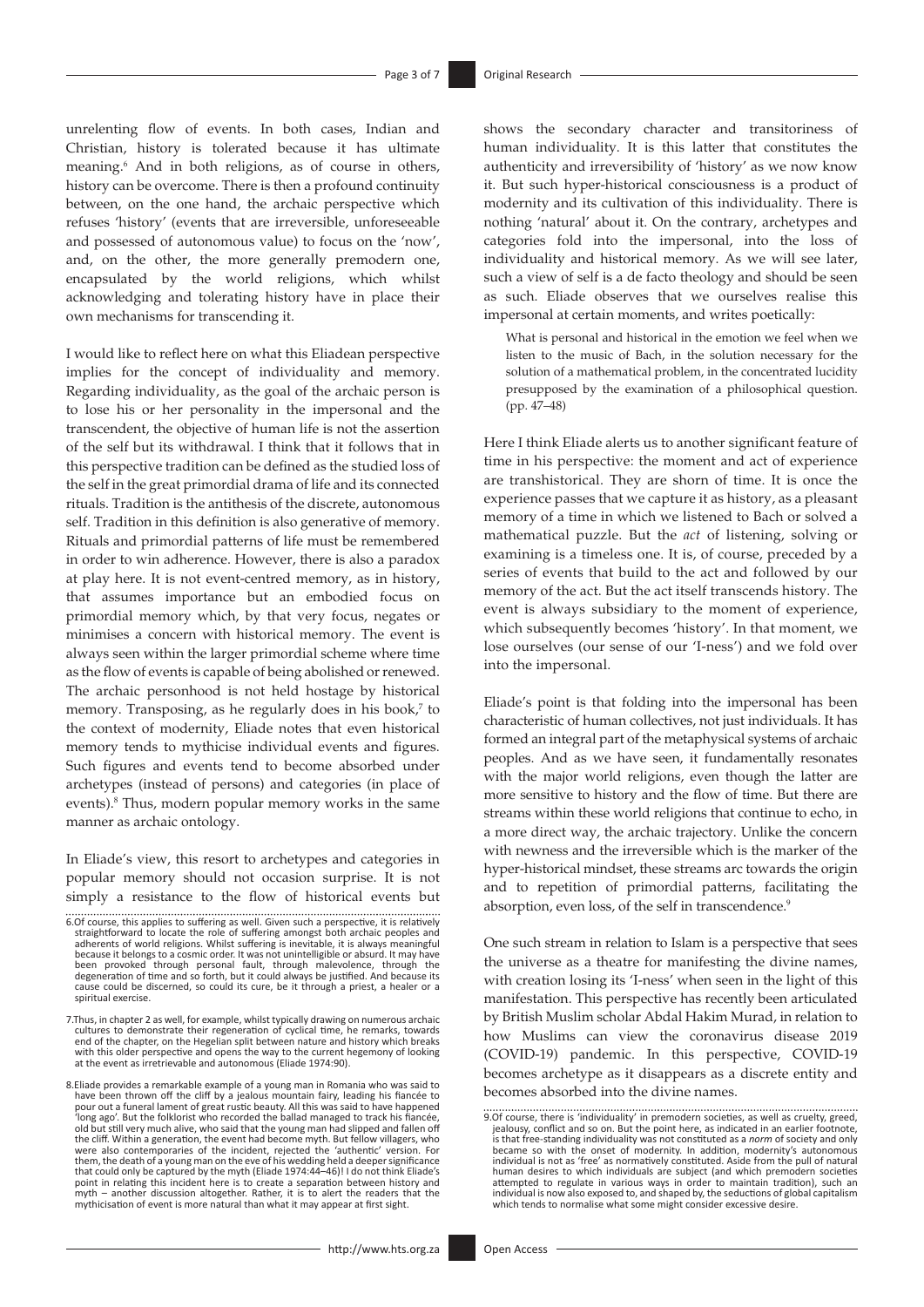# **Murad: COVID-19 as theophany**

The stream that emphasises the divine names has its roots in the very basic theological concept of *qaḍā wal qadar*. This concept, along with belief in Allah, in the angels, in the divinely revealed books, in the prophets and in the Day of Judgment, forms the bedrock of belief in Sunni Islam. The concept entails acceptance and acknowledgement of Allah's foreknowledge of all creation and that he brings all created entities into existence according to that knowledge. Specifically, *qaḍā* refers to Allah's eternal, beginning-less knowledge of all things, whilst *qadar* refers to their coming into physical existence (Fakier 1982:38).10 Consequently, all things occur only through divine will or fiat and Muslims are obligated, ultimately, to see them that way. Significantly, recognition of this fiat does not imply any negation of human responsibility. Humans, as a whole, are not privy to God's eternal knowledge and so, unaware of their location in this fiat, assume responsibility for their actions (Fakier 1982:37–40).

From this perspective, there is no open-ended history. Rather, the Muslim should strive to recognise the divine imprint in every circumstance of their lives. This, naturally, is not easy as one deals with the strains and stresses of everyday life. Still one is obligated to see life this way and the spiritual resources of the Islamic tradition are available to cultivate this attitude to existence. In the cultivation of this mode of being, the phenomena of existence come to be seen as the various reflections of God's acting. And in reflecting on God's acting, the divine names come into view.

For Murad (2020), we need to see the coronavirus from the perspective of what God may mean by it. Microbes as a category belong to the 'army of God' and at times reflect the divine names of *al-Razzāq* and *al-Laṭīf*, respectively, 'the Sustainer' and 'the Ever-Kind'. In this capacity, they enable functions such as digestion and the decomposition of dead matter, and in so doing serve to maintain the balance of creation. But, as part of this balance, they may also manifest the divine names*, al-Qahhār* [the Compeller] and *al-Muntaqim* [the Avenger]. Here they serve to humble the haughty. Murad observes that, in the Islamic tradition, small, taken-for-granted creatures such as frogs, gnats and birds played a role in the destruction of tyrants such as Pharoah, Nimrod and Abraha. Transposed to the present, the coronavirus serves to confront the hubris of capitalism, the inequalities it generates and the environmental destruction that proceeds in its wake. Capitalism has been forced to 'fast' (at least temporarily) and its associated consumer culture has been compelled to tone down as the world now focuses on survival rather than shopping. The virus is nature's payback for our reigning form of life. In truth, says Murad, we as humans are the virus (Murad 2020).

But in forcing us to stop, the virus also allows introspection on the key features of this form of life. Here Murad is particularly concerned with its approach towards death. Being well-versed in Islamic law, Murad is cognisant of the need for adequate healthcare and the necessary medical interventions in order to tackle the virus. But his concern in this presentation is more metaphysical. In classical Islamic civilisation, such medical interventions were coupled with a healthy acceptance of death as a natural part of life. In fact, death was welcomed and Murad quotes the saying of the Prophet where death is described as the believer's precious gift.11 It is the passageway to one's true home. Death in the Islamic tradition is linked to another divine name, *al-Mumīt* – God as the causer of death – and so is another reflection of God's acting in this world. The modern unease with death resides in maintaining a nothingness beyond it. For Murad, this belief in a void is the major 'terrorism' of the age. Atheism offers none of the timeless rituals and hope that characterises premodern approaches to death. The modern unease ('the epidemic of fear and sorrow' as Murad calls it) is not only with death, but also with the frailty of the world. Unemployment, stock market dives and business failures in the wake of the virus have naturally caused large-scale consternation. But, for Murad, the lessons to be drawn from these, as directed to his primarily Muslim audience, are for a return to primordial Islamic principles. These include, as indicated, the acceptance of death as part of the natural cycle of the universe. It also includes the acceptance of all things, both weal and woe, as reflections of God's creative activity. This activity may play out in divine names of majesty (*jalāl*), such as the 'Compeller' or names of beauty (*jamāl*) such as the 'Sustainer'. Either way, it is for the Muslim to recognise God behind all things. Upon this recognition, he or she can develop the qualities of *tawakkul* [trust in God], *riḍā* [contentment with divine decree] and *taslīm* [willing submission to God]. These are the hallmarks of the *walī*, most often defined as the 'friend of God', but which Murad significantly translates as the 'truly Muslim person'. Such recognition requires spiritual practice. Murad sees the enforced lockdown caused by the virus as an ideal opportunity to undergo *khalwah* [seclusion], a practice typically associated with Sufi orders,<sup>12</sup> and which allows a studied withdrawal of the self from excessive connection to the world to be again absorbed under primordial principles (Murad 2020).

In Murad, like Eliade, time is apparent rather than real. Murad asserts history and briefly refers to the 'end times' in which he hints we now live. There is an echo of Eliade's reference to the Kali Yuga here (Eliade 1974:113–115). However, such historical time is of minimal importance. For Murad, time in reality reflects God's names and – here

<sup>10.</sup>It should be noted here that Fakier follows the Asharite interpretation of standard Sunni doctrine. The other interpretation of this doctrine, namely, that of the Maturidites, essentially holds to the same position although expressed in different terminology. Both schools, however, oppose the Mutazilites who believe that humans create their own acts, which would appear to lead to a more open-ended view of history.

<sup>11.</sup>According to the website 'Hadith of the Day', there is a prophetic saying in Tirmidhī which is translated as follows: 'the gift to a believer is death'. But this saying needs to be seen in the light of another, contained in Bukhari and quoted by the same website, which states, '[*n*]one of you should wish for death because of a calamity befalling him; but if he has to wish for death, he should say: "O Allah! Keep me alive as long as life is better for me, and let me die if death is better for me."' See 'Death', 2019, viewed 11 May 2021, from [https://hadithoftheday.com/death/.](https://hadithoftheday.com/death/)

<sup>12.</sup>Murad, in his presentation though, connects it to the practice of the Prophet as well as Mary, mother of Jesus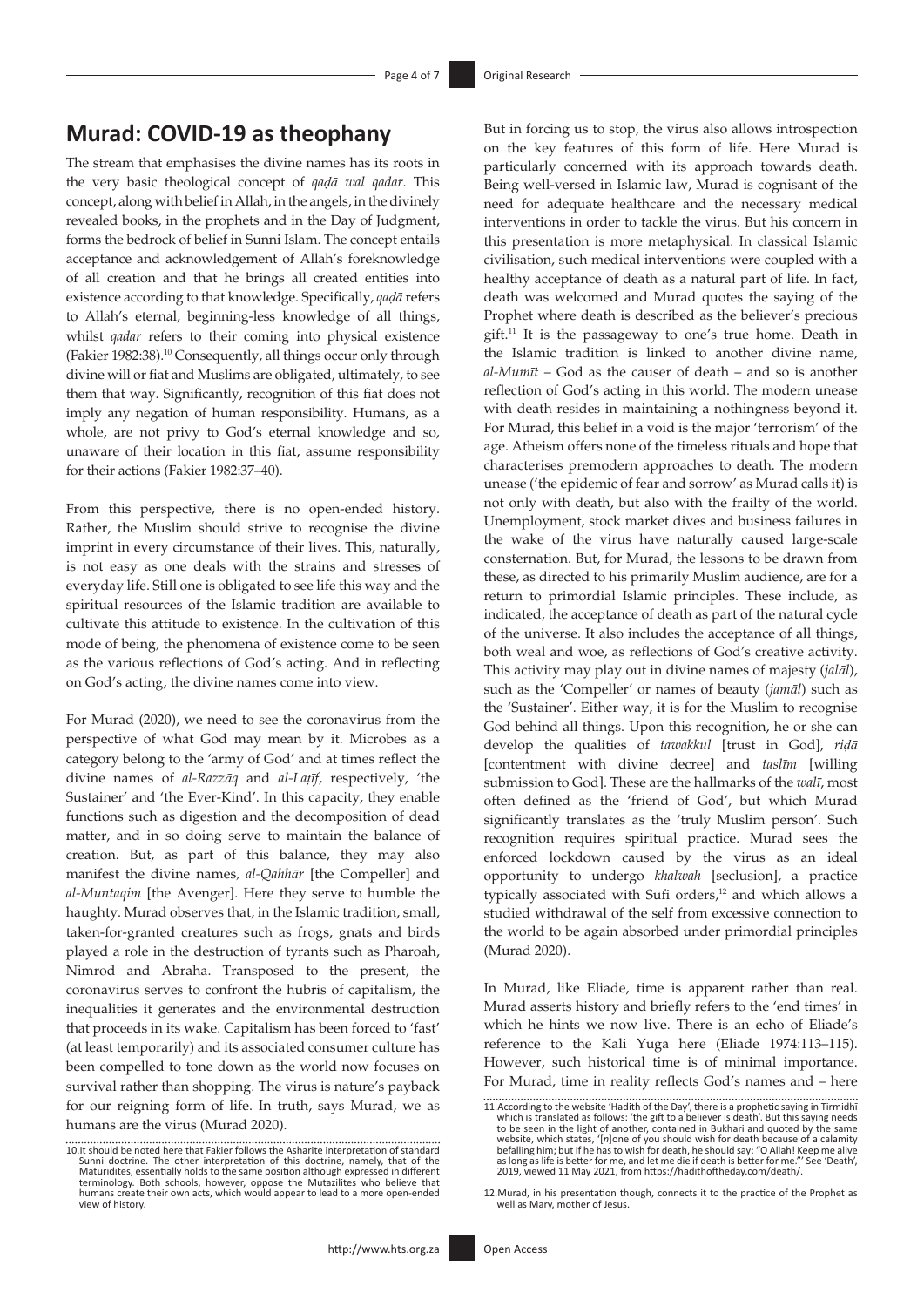we extend Murad's argument – as God is beyond linear time, it takes place in the 'now'. But it is for the Muslim to connect to that 'now' and events such as COVID-19 are lessons that spur such return to God. COVID is not primarily an event in historical time; rather, as an instantiation of God's archetypal majesty, it should goad Muslims to transcend this very historical time.<sup>13</sup> Like in Eliade, the concern is always to go back to the origin.<sup>14</sup>

# **Reflecting on Murad through Eliade**

There is an obvious objection to Murad: he is a theologian and his perspective only makes sense if we accept the premises of his theology. The same thing can be said of Eliade: whether he talks about the perspectives of archaic and world religions on time, he is essentially presenting their theologies. How can the outside observer be expected to buy into the realities they purportedly convey?

Eliade, to the extent that he can, $15$  addresses this objection in the final chapter of his *Cosmos and History*, a chapter entitled 'The terror of history'. In our reading of this chapter, Eliade's argument is presented on two fronts. The first argument, somewhat implicit, is that the location of the outside observer is not an Archimedean point but must itself be grounded in a view of time. That is, the viewpoint of the observer must necessarily be grounded in a theology even if we call that theology 'secular'. The second front, more explicitly detailed in the chapter, assesses the consequences of this secular theology for our mode of being in this world. This theology, premised on a perspective that sees events as autonomous and irreversible, secretes its own way of relating to existence, with certain philosophical and psychological consequences following in its wake. I will address both fronts in turn.

According to Eliade, from the 17th century onward a theory of linear progress started asserting itself in Europe, culminating in the triumph of evolutionism two centuries later (Eliade 1974:145–146). Whilst the theory of archetypes and cycles was never fully extinguished even in the 20th century, and continued in its own fashion to be reflected in works by scholars such as Spengler, the die had been cast. Humankind, especially after Hegel, was destined to move through existence as historical beings, ideally onwards and upwards, but in any case free of the burden of archetypes and repetition. We are now subject to the force of the event in itself and for itself, to 'reality', to the 'terror of history'. Transcendence is cast off, more blatantly in some modern philosophies than in others, but whatever the degree there is the assumption that we need to navigate by our own lights.

What is the theology at play behind this assumption? Eliade says that in rejecting repetition and absorption into what has gone before, the modern human being wants to assert autonomy. He or she wants to assert the self over and above tradition. This valorisation of autonomy, this refusal to be absorbed by tradition, is seen as the marker of true freedom. The self is only free if it can act by its own lights. In this vision of one's mode of being in the world, there is an emphasis on originality and novelty as against primordiality. History needs to be 'made' (Eliade 1974:154–156). The more history is made, the further is one from tradition and the more is one's freedom realised. He or she is continuously involved in selfmaking, a making which occurs against the current of time conceived as linear.16

Eliade's thoughts on this topic may not appear particularly original.17 But what is remarkable is how natural this assumption has become. Open-ended time and the autonomous self lie at the theological heart of the modern project. The fact that this view of time and self has become so naturalised should not obscure the fact that it is an assumption of relatively recent historical vintage. The standpoint that regards archaic and world religion perspectives on time as subjective (and often as counterfactual and outdated) proceeds not from any supposed neutral, dispassionate standpoint, but from a countersubjectivity informed by a different vision of time and, as a corollary, our place in the world.

Yet it is really the second front that bothers Eliade, much in the same way that Murad sees the *consequences* of atheism as its 'terrorism'. How, Eliade asks, does one deal with the horrors of the modern world such as atom bombing and mass deportation if there is no transhistorical meaning to history? In the past, horrors could be tolerated because there was meta-historical meaning at play and the event was given no value in and of itself. It was, as was seen, always part of a larger cosmic framework. In the modern world, salvation, if sought at all, is sought through history and, whilst Eliade does not explicitly say so, given the vicissitudes of events, this is a difficult position to maintain. It is hardly surprising that existential *angst* comes to characterise much of 20th century philosophy. But the philosophy of despair, whilst it may have crafted pessimism as a heroic virtue, has profound psychological consequences. Its conscious break with tradition has meant that modernity has lost the spiritual resources, such as the *khalwah* [seclusion] mentioned by Murad, by which this angst-ridden human condition can be transcended or annulled. Perhaps, even more depressingly, the modern subject is increasingly conscious that his or her 'freedom' is more circumscribed in reality than touted in theory. The modern subject typically does not make history. Rather, they normally form part of a mass who are being

<sup>13.</sup>Murad deals more extensively with this 'now' in a talk entitled 'Presence in Every Breath' (Murad 2021).

<sup>14.</sup>Eliade may not have been the keenest student of Islam but he perceptively quotes the fourth verse in the 10th chapter of the Qur'ān as follows: 'Allah is he who effects the creation hence he repeats it' (Eliade 1974:62). Eliade employs the verse in relation to the periodic renewal of creation though more broadly the verse alludes to continuous divine activity in creation.

<sup>15.</sup>He mentions that the scope of the work does not allow him to explore the question in detail (Eliade 1974:141).

<sup>16.</sup>The irony of this theology, of course, is that history itself becomes transcendent. Salvation is now sought in it, as in Marxism. Autonomous history, in other words, itself becomes an archetype of sorts.

<sup>17.</sup>For example, see Rene Guénon's marvellous essay, *The Crisis of the Modern World* (Guénon 1962), which was written about a decade earlier than Eliade. Guénon's essay was originally published in 1942, whilst Eliade's book was first published in 1949.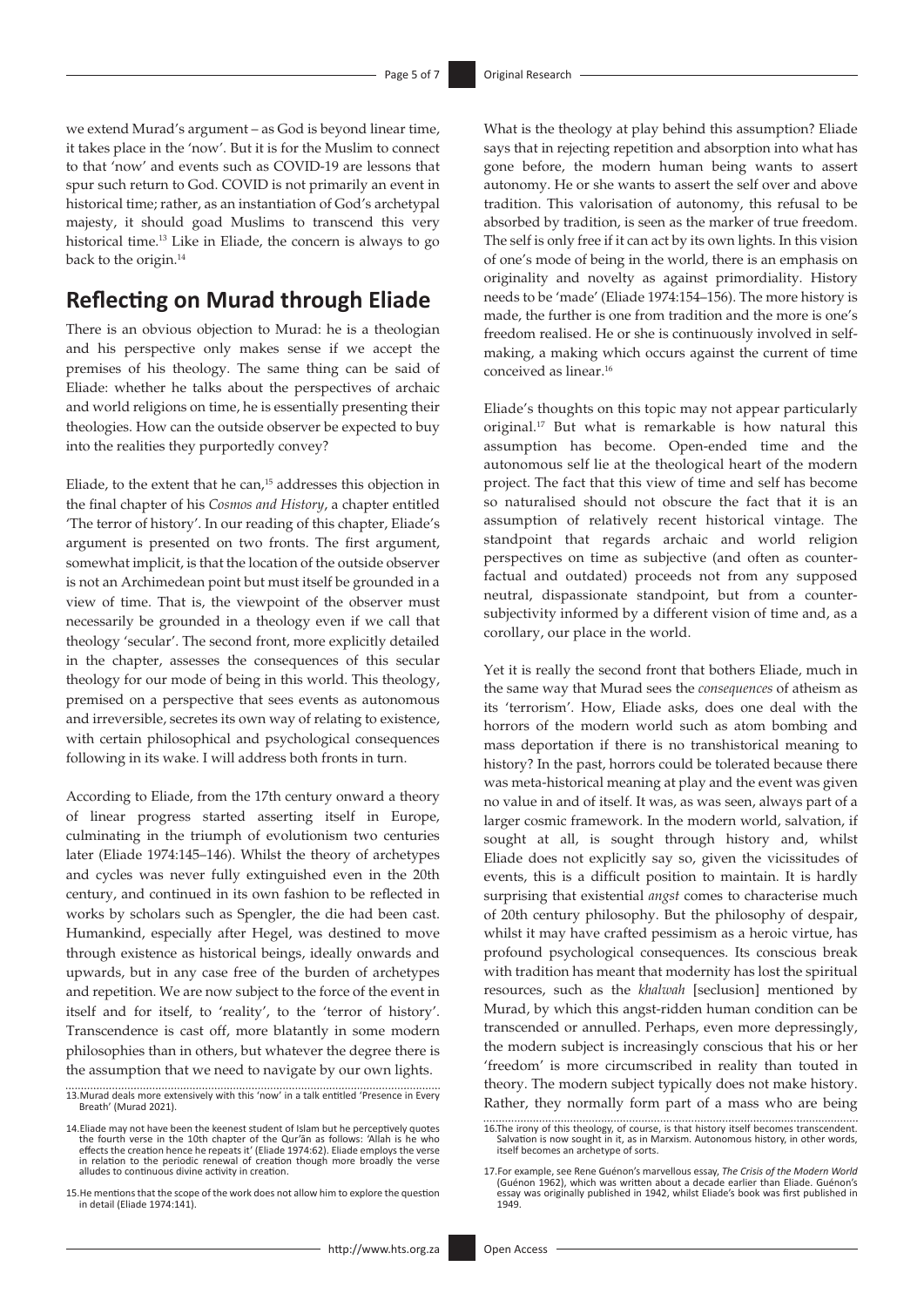made by history, specifically by an increasingly group of elite human beings. Eliade was writing around the 1950s and used as an example the distinction between the leadership (those who make history) and the followers (those made by that history) in Marxism and Fascism (Eliade 1974:157). Yet transposed to the early 21st century, his insight continues to reverberate as the lines are drawn between the billionaires and one percenters, on the one hand, and the rest of humanity, on the other, who need to follow in their wake. In contrast, says Eliade, it is the archaic subject or the adherent of world religions who is truly free: free to annul time, free to be no longer what he or she was, free to transcend his or her condition through spiritual techniques, or free because he or she is free in God.18 For Eliade, there can be no freedom without a conception of the transcendent, of the truly transhistorical.

### **Conclusion**

There is a convincing argument that COVID-19 is, in a profound sense, a product of late capitalism. Increasing human encroachment upon natural habitats, driven ultimately by economic forces, leads to closer contact between humans and wildlife and hence the greater possibility for the transmission of zoonotic pathogens. Whilst there has been political mishandling of the virus, consternation about vaccine procurement and distribution, arguments about the sustainable length of lockdowns and so forth, the fundamental cause of the virus is our current mode of being in this world, one, which if left unattended, will likely generate more pandemics with greater frequency in future (Murdoch 2020). As Ed Yong (2020), a science writer for the Atlantic has observed:

The desire to name an antagonist, be it the Chinese Communist Party or Donald Trump, disregards the many aspects of 21stcentury life that made the pandemic possible: humanity's relentless expansion into wild spaces; soaring levels of air travel; chronic underfunding of public health; a just-in-time economy that runs on fragile supply chains; healthcare systems that yoke medical care to employment; social networks that rapidly spread misinformation; the devaluation of expertise; the marginalization of the elderly; and centuries of structural racism that impoverished the health of minorities and indigenous groups. It may be easier to believe that the coronavirus was deliberately unleashed than to accept the harsher truth that we built a world that was prone to it, but not ready for it. (n.p.)

It is worth recalling here another observation by Eliade in his *Cosmos and History* at this point. He believes that the return to periodicity and cycles characteristic of some 20th century writers, such as T.S. Eliot and James Joyce, marks a wariness of 'too much history'. As consciousness of the precariousness of existence grew following the two world wars, and as deployment of nuclear power showed that humankind had the potential to wipe itself out, Eliade believed that he may have been witnessing amongst such writers and others a desperate attempt to stave off the 'events of history' and to return, in some form, even if artificially, to the archetypes. He prophesises (Eliade 1974):

In other words, it is not inadmissible to think of an epoch, and an epoch not too far distant, when humanity, to ensure its survival, will find itself reduced to desisting from any further 'making' of history in the sense of which it began to make it from the creation of the first empires, will confine itself to repeating prescribed archetypal gestures and will strive to forget, as meaningless and dangerous, any spontaneous gesture which might entail 'historical' consequences. (pp. 153–154)

The deeply insightful Eliade was wrong with this particular prediction. Humankind has continued relentlessly to 'make' history, leading to some of its current predicaments. The reason, of course, is that the autonomous self has remained the dominant form of subjectivity. Against Eliade's hope, it has not been shocked enough by the events of the 20th century to change its theological trajectory. And as long as this assertive self holds sway, it is difficult to see how a balanced relationship with nature will be restored. This self, as Murad indicates, is integrally tied to a runaway consumer culture which thrives on the immediate satisfaction of wants. There is limited scope for the self to transcend itself in this hegemonic form of life. Fortunately, there are voices such as Murad's as well as those in other traditions, however faint, that continue to point to alternate trajectories for the self – trajectories in which the self is not shifted and swayed, willy-nilly, by historical events, but, via its attachment to archetypes, can find some sort of repose, or to use Eliade's phrase, freedom.19

## **Acknowledgements**

The author would like to acknowledge the feedback from Profs. Jaco Beyers, Danie Goosen and Hishaam Hellyer on a draft version of this article.

### **Competing interests**

The author declares that he has no financial or personal relationships that may have inappropriately influenced him in writing this article.

<sup>18.</sup>For Eliade, the horizon of archetypes cannot be transcended unless we accept a philosophy of freedom which does not exclude God. This transcending occurs through faith, namely, the freedom to intervene even in the ontological constitution of the universe through faith in God. For Eliade, it is a pre-eminently creative freedom. It is only through such freedom that history can be justified. For Eliade, in the final analysis, Christianity is the ideal antidote to the despair of the modern, fallen, human being (Eliade 1974:159–162). It can be argued, however, that Islam, with its distinctive emphasis on God's sole dominion (being one of the meanings of *tawhīd*, often translated as the oneness of God), in addition to its well-known abhorrence to attributing partners to God (*shirk*), allows, at the very least, an equal 'freedom in God'. Yet I think many Muslims, who see the religion as a way of duty to God, would resist the descriptor 'creative'. Freedom, here, does not change the ontological constitution of the universe but seeks to be in conformity with it by disciplining the self to accept God's will. It is with the disciplining of the self – the refusal to be held captive by wants and desires that are at odds with God's law and decree – that freedom comes into view.

<sup>19.</sup>All this should not be mistaken as an argument for a return to some supposedly more idyllic past. In any case, such a nostalgia grates against the trajectory of the<br>archetypal approach that typically sees phenomena in a now. In addition, the<br>undoubted accomplishments of modern science need to be reco unwarranted confidence modernity places solely in its own techniques, in its ability<br>to navigate by its own lights, in what Talal Asad has called its 'hubris' (Asad<br>2018:156), all underpinned by its regnant view of time. S form of neo-Luddism but rather to what South African philosopher Danie Goosen has termed an 'alternative modernity' (Goosen 2015).